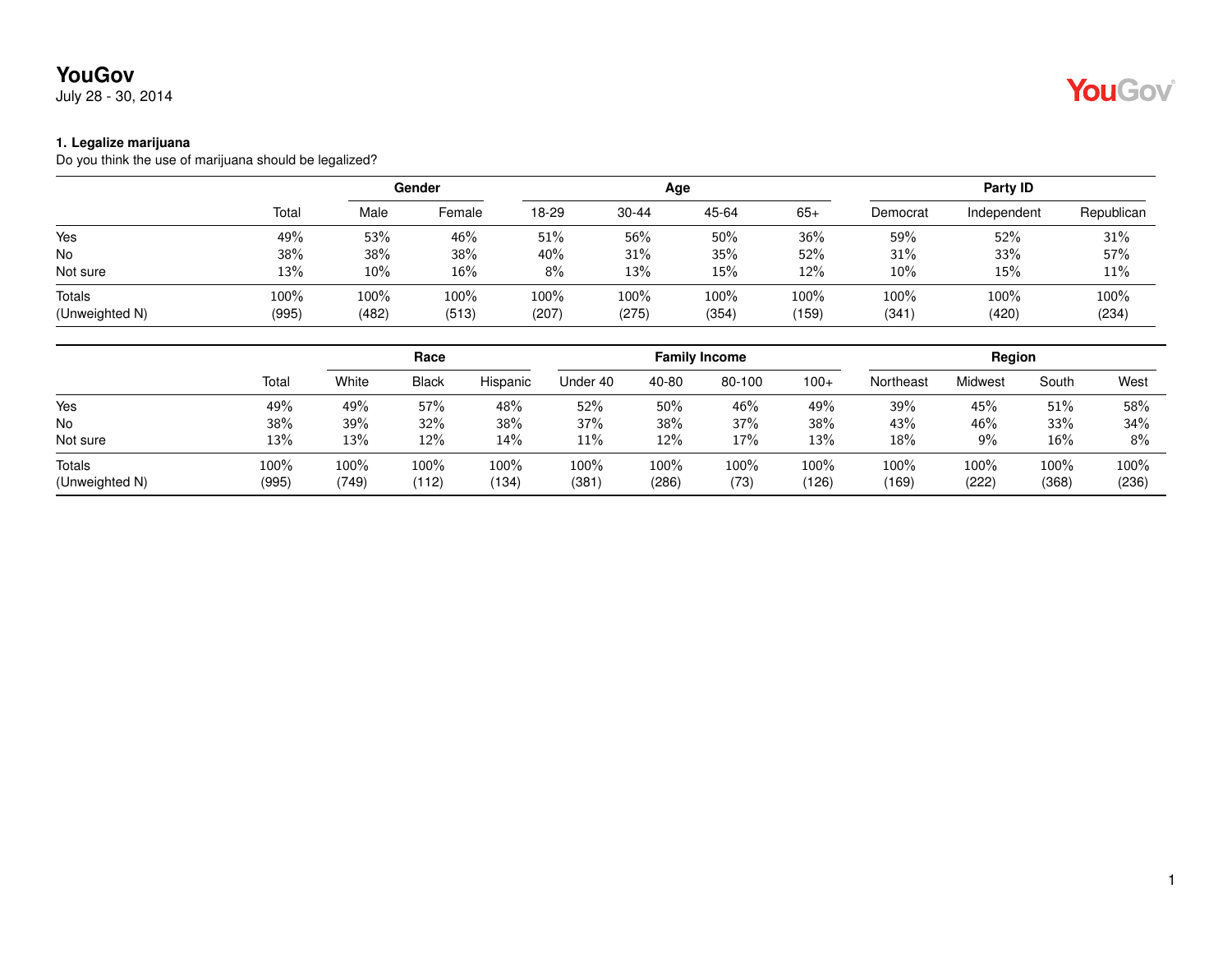July 28 - 30, 2014

## **YouGov**

### **2. Support for recreational marijuana**

Would you support or oppose your state passing a law making recreational marijuana use legal but taxing marijuana sales, limiting the sale of marijuana only to people 21 years old or older, and making it illegal to take marijuana out of state?

|                  |       | Gender |        |       |           | Age   |        | Party ID |             |            |  |
|------------------|-------|--------|--------|-------|-----------|-------|--------|----------|-------------|------------|--|
|                  | Total | Male   | Female | 18-29 | $30 - 44$ | 45-64 | $65+$  | Democrat | Independent | Republican |  |
| Support strongly | 33%   | 36%    | 31%    | 30%   | 38%       | 38%   | 22%    | 40%      | 36%         | 19%        |  |
| Support somewhat | 22%   | 20%    | 24%    | 29%   | 22%       | 18%   | 21%    | 22%      | 24%         | 18%        |  |
| Oppose somewhat  | 8%    | 9%     | 8%     | 9%    | 10%       | 6%    | $10\%$ | $4\%$    | 8%          | 15%        |  |
| Oppose strongly  | 28%   | 30%    | 27%    | 24%   | 22%       | 28%   | 44%    | 24%      | 24%         | 43%        |  |
| Not sure         | 8%    | 5%     | $11\%$ | 8%    | 9%        | 10%   | 4%     | $9\%$    | 9%          | 5%         |  |
| Totals           | 100%  | 100%   | 100%   | 100%  | 100%      | 100%  | 100%   | 100%     | 100%        | 100%       |  |
| (Unweighted N)   | (994) | (482)  | (512)  | (207) | (273)     | (355) | (159)  | (339)    | (421)       | (234)      |  |

|                  |       | Race  |              |          |          |       | <b>Family Income</b> |        |           | Region  |       |       |
|------------------|-------|-------|--------------|----------|----------|-------|----------------------|--------|-----------|---------|-------|-------|
|                  | Total | White | <b>Black</b> | Hispanic | Under 40 | 40-80 | 80-100               | $100+$ | Northeast | Midwest | South | West  |
| Support strongly | 33%   | 33%   | 30%          | 36%      | 34%      | 34%   | 27%                  | 37%    | 28%       | 30%     | 29%   | 47%   |
| Support somewhat | 22%   | 22%   | 24%          | 17%      | 20%      | 23%   | 26%                  | 24%    | 24%       | 22%     | 25%   | 15%   |
| Oppose somewhat  | 8%    | $9\%$ | 5%           | 9%       | 8%       | 9%    | 8%                   | 12%    | 14%       | 8%      | 8%    | 5%    |
| Oppose strongly  | 28%   | 29%   | 24%          | 28%      | 28%      | 29%   | 23%                  | 25%    | 26%       | 34%     | 27%   | 27%   |
| Not sure         | 8%    | 6%    | 17%          | 11%      | 9%       | 6%    | 17%                  | 2%     | 8%        | 7%      | 10%   | 6%    |
| <b>Totals</b>    | 100%  | 100%  | 100%         | 100%     | 100%     | 100%  | 100%                 | 100%   | 100%      | $100\%$ | 100%  | 100%  |
| (Unweighted N)   | (994) | (749) | (112)        | (133)    | (380)    | (285) | (73)                 | (126)  | (168)     | (222)   | (369) | (235) |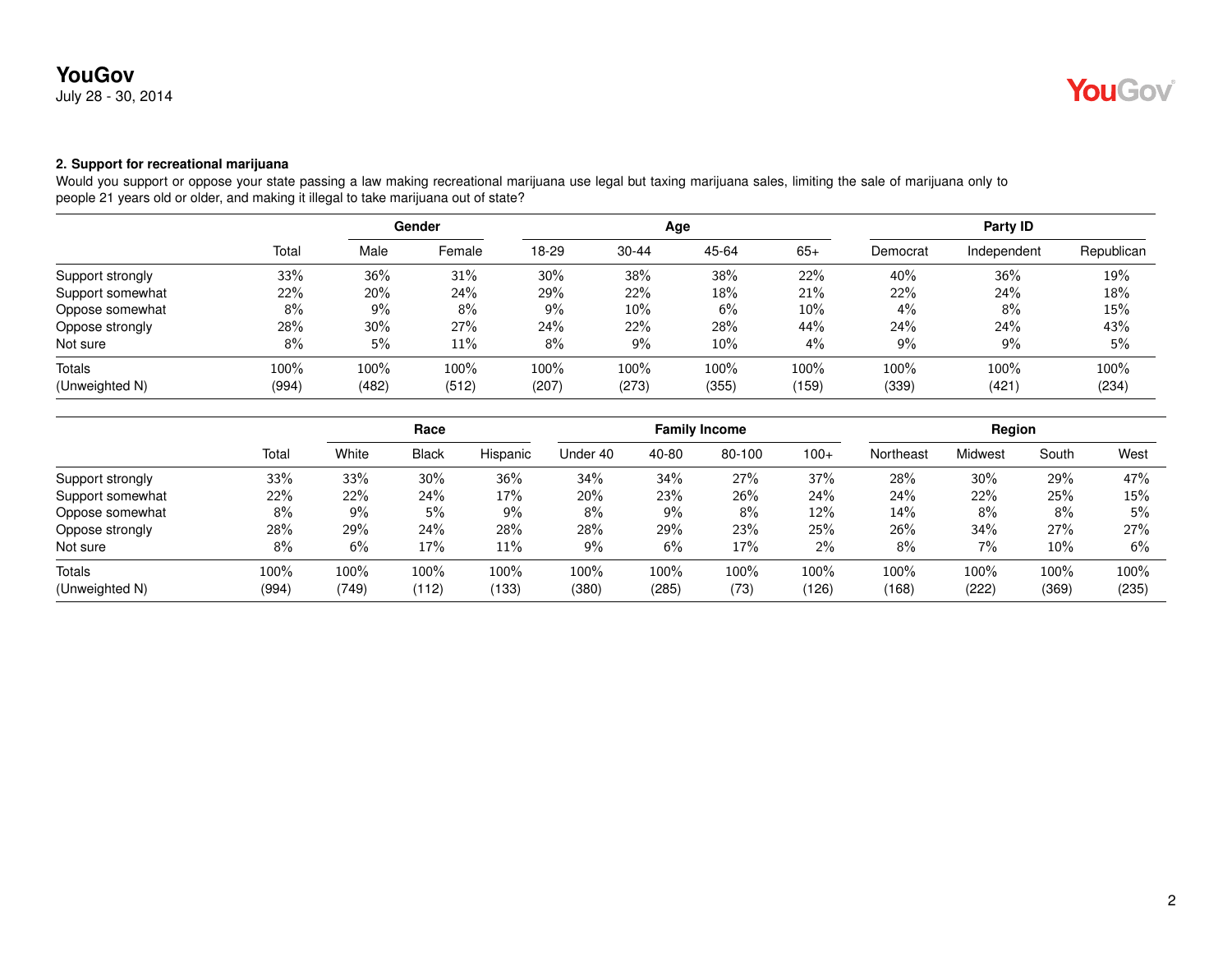July 28 - 30, 2014

#### **3. Where smoking MJ should be legal – On a public sidewalk**

Do you think it should be legal or illegal to smoke marijuana in the following places?

|                |       | Gender |        |       |           | Age   | Party ID |          |             |            |
|----------------|-------|--------|--------|-------|-----------|-------|----------|----------|-------------|------------|
|                | Total | Male   | Female | 18-29 | $30 - 44$ | 45-64 | $65+$    | Democrat | Independent | Republican |
| Legal          | 15%   | 19%    | 12%    | 24%   | 14%       | 15%   | 8%       | 19%      | 16%         | 9%         |
| Illegal        | 76%   | 72%    | 79%    | 67%   | 78%       | 74%   | 87%      | 71%      | 73%         | 87%        |
| Not sure       | 9%    | $9\%$  | 9%     | 9%    | 8%        | 11%   | 5%       | 10%      | 10%         | 4%         |
| Totals         | 100%  | 100%   | 100%   | 100%  | 100%      | 100%  | 100%     | 100%     | 100%        | 100%       |
| (Unweighted N) | (991) | (480)  | (511)  | (206) | (273)     | (353) | (159)    | (339)    | (418)       | (234)      |

|                          |               |               | Race          |               |               |               | <b>Family Income</b> |               |               | Region       |               |               |
|--------------------------|---------------|---------------|---------------|---------------|---------------|---------------|----------------------|---------------|---------------|--------------|---------------|---------------|
|                          | Total         | White         | <b>Black</b>  | Hispanic      | Under 40      | 40-80         | 80-100               | $100+$        | Northeast     | Midwest      | South         | West          |
| Legal                    | 15%           | 14%           | 26%           | 14%           | 17%           | 17%           | 7%                   | 12%           | 16%           | 14%          | 13%           | 20%           |
| Illegal                  | 76%           | 78%           | 65%           | 76%           | 75%           | 76%           | 86%                  | 83%           | 74%           | 79%          | 77%           | 72%           |
| Not sure                 | 9%            | 8%            | 9%            | 11%           | 9%            | 8%            | 7%                   | 5%            | 10%           | 7%           | 10%           | 7%            |
| Totals<br>(Unweighted N) | 100%<br>(991) | 100%<br>(747) | 100%<br>(112) | 100%<br>(132) | 100%<br>(378) | 100%<br>(286) | 100%<br>(73)         | 100%<br>(126) | 100%<br>(168) | 100%<br>(221 | 100%<br>(369) | 100%<br>(233) |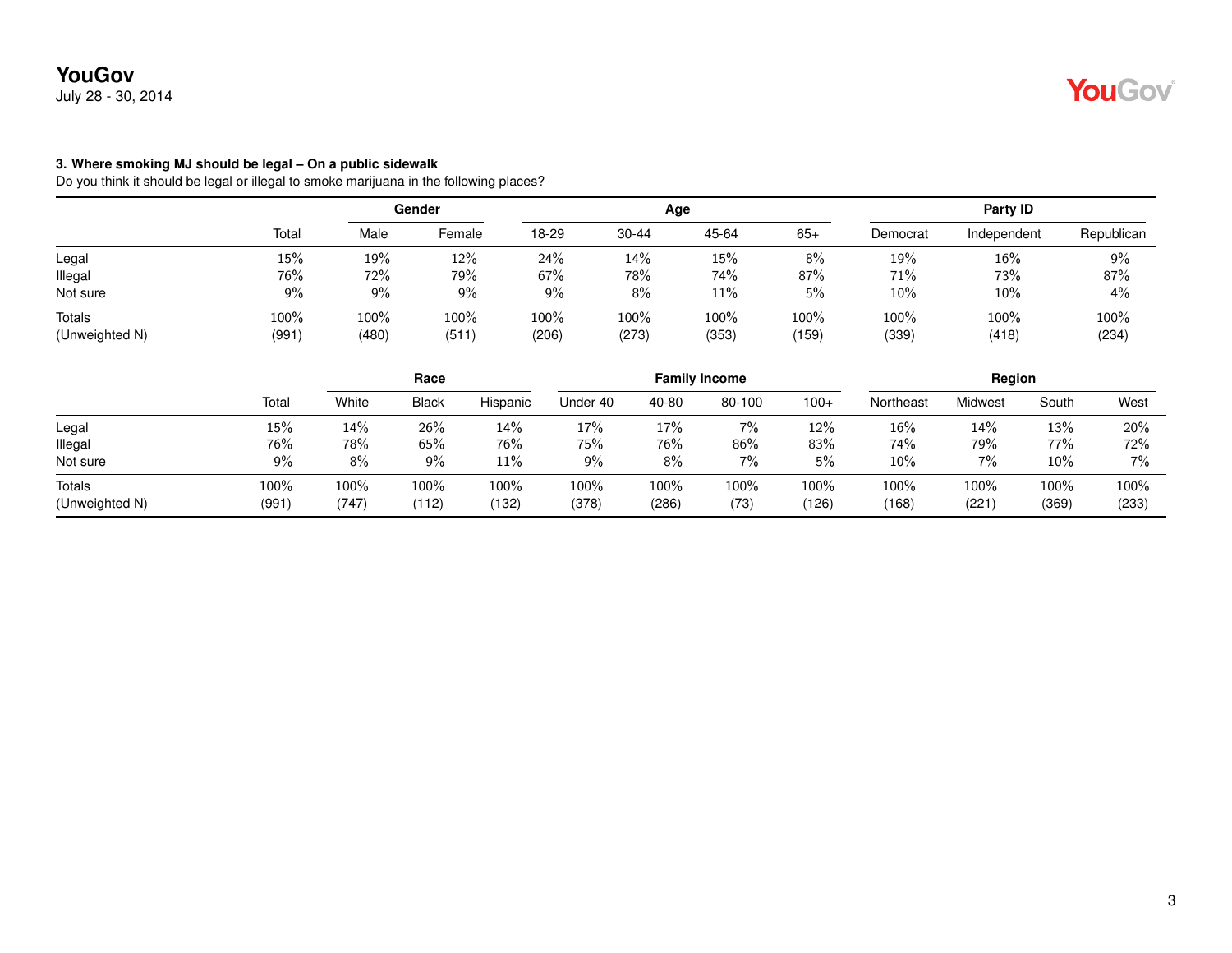July 28 - 30, 2014

#### **4. Where smoking MJ should be legal – In a private residence**

Do you think it should be legal or illegal to smoke marijuana in the following places?

|                |       | Gender |        |       |       | Age   | Party ID |          |             |            |
|----------------|-------|--------|--------|-------|-------|-------|----------|----------|-------------|------------|
|                | Total | Male   | Female | 18-29 | 30-44 | 45-64 | $65+$    | Democrat | Independent | Republican |
| Legal          | 66%   | 65%    | 67%    | 67%   | 71%   | 66%   | 58%      | 72%      | 70%         | 50%        |
| Illegal        | 24%   | 27%    | 22%    | 26%   | 21%   | 22%   | 33%      | 19%      | 21%         | 39%        |
| Not sure       | 10%   | $9\%$  | 10%    | $7\%$ | 8%    | 13%   | 9%       | 9%       | 9%          | 11%        |
| Totals         | 100%  | 100%   | 100%   | 100%  | 100%  | 100%  | $100\%$  | 100%     | 100%        | 100%       |
| (Unweighted N) | (996) | (482)  | (514)  | (207) | (275) | (355) | (159)    | (341)    | (421        | (234)      |

|                          |               |               | Race          |               |               |               | <b>Family Income</b> |               |               | Region        |               |               |
|--------------------------|---------------|---------------|---------------|---------------|---------------|---------------|----------------------|---------------|---------------|---------------|---------------|---------------|
|                          | Total         | White         | <b>Black</b>  | Hispanic      | Under 40      | 40-80         | 80-100               | $100+$        | Northeast     | Midwest       | South         | West          |
| Legal                    | 66%           | 66%           | 66%           | 67%           | 63%           | 69%           | 77%                  | 66%           | 64%           | 61%           | 68%           | 68%           |
| Illegal                  | 24%           | 25%           | $22\%$        | 25%           | 26%           | 25%           | 18%                  | 23%           | 24%           | 29%           | 23%           | 23%           |
| Not sure                 | 10%           | 10%           | 12%           | 8%            | 11%           | $6\%$         | 6%                   | 11%           | 12%           | 10%           | 8%            | $9\%$         |
| Totals<br>(Unweighted N) | 100%<br>(996) | 100%<br>(750) | 100%<br>(112) | 100%<br>(134) | 100%<br>(381) | 100%<br>(286) | 100%<br>(73)         | 100%<br>(126) | 100%<br>(169) | 100%<br>(222) | 100%<br>(369) | 100%<br>(236) |

YouGov®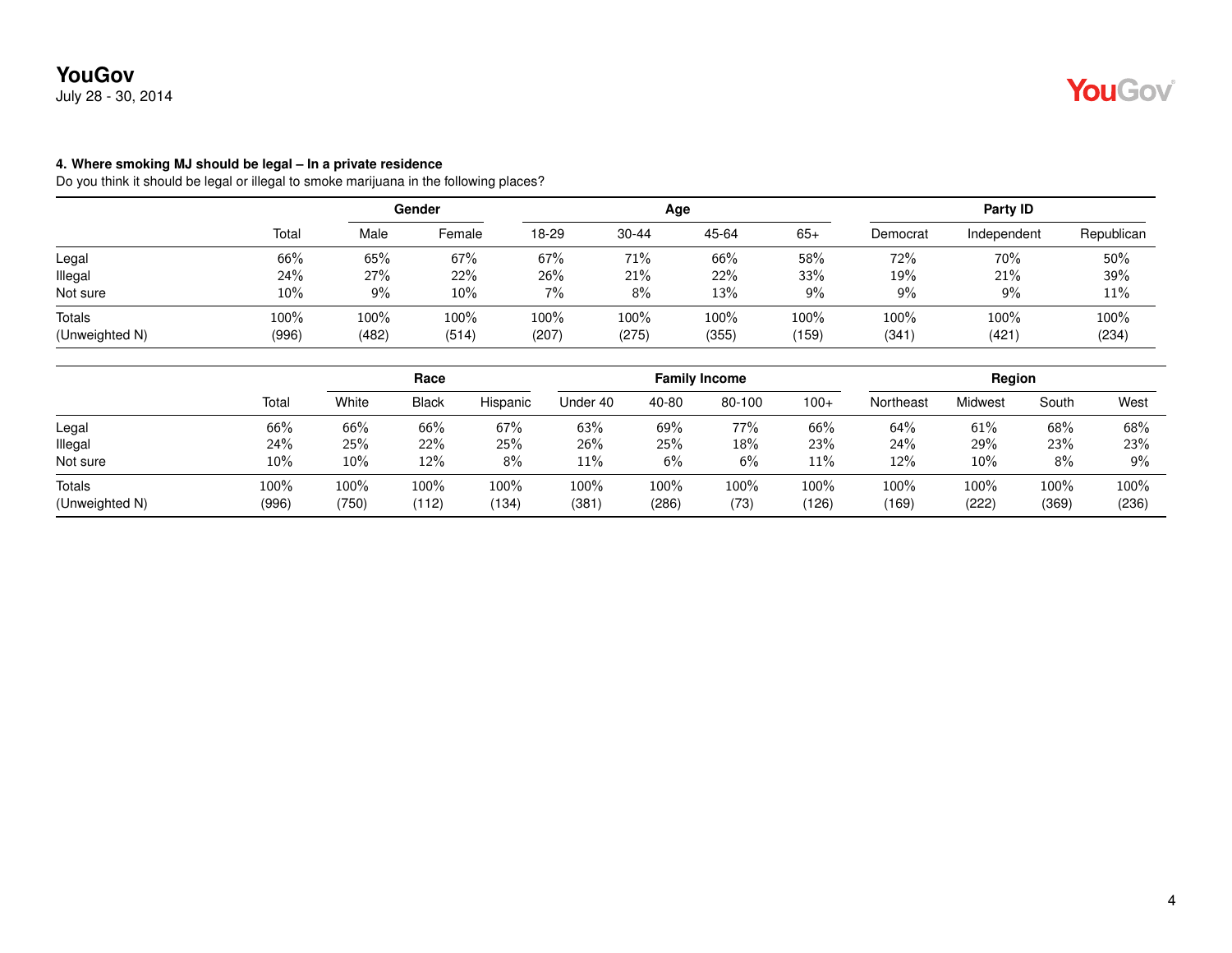July 28 - 30, 2014

# YouGov

#### **5. Where smoking MJ should be legal – In a bar**

Do you think it should be legal or illegal to smoke marijuana in the following places?

|                |       | Gender |        |       |           | Age   |       | Party ID |             |            |  |
|----------------|-------|--------|--------|-------|-----------|-------|-------|----------|-------------|------------|--|
|                | Total | Male   | Female | 18-29 | $30 - 44$ | 45-64 | $65+$ | Democrat | Independent | Republican |  |
| Legal          | 25%   | 29%    | 21%    | 36%   | 24%       | 26%   | 12%   | 32%      | 25%         | 14%        |  |
| llegal         | 63%   | 62%    | 64%    | 55%   | 64%       | 58%   | 82%   | 57%      | 60%         | 79%        |  |
| Not sure       | 12%   | 9%     | 14%    | 9%    | 12%       | 16%   | 6%    | 11%      | 15%         | 7%         |  |
| Totals         | 100%  | 100%   | 100%   | 100%  | 100%      | 100%  | 100%  | 100%     | 100%        | 100%       |  |
| (Unweighted N) | (994) | (481   | (513)  | (207) | (275)     | (353) | (159) | (340)    | (421)       | (233)      |  |

|                                 |               |               | Race          |               |               |               | <b>Family Income</b> |               |               | Region        |               |               |
|---------------------------------|---------------|---------------|---------------|---------------|---------------|---------------|----------------------|---------------|---------------|---------------|---------------|---------------|
|                                 | Total         | White         | <b>Black</b>  | Hispanic      | Under 40      | 40-80         | 80-100               | $100+$        | Northeast     | Midwest       | South         | West          |
| Legal                           | 25%           | 25%           | 29%           | 25%           | 25%           | 25%           | 21%                  | 26%           | 19%           | 26%           | 26%           | 27%           |
| lllegal                         | 63%           | 65%           | 59%           | 57%           | 61%           | 63%           | 72%                  | 66%           | 69%           | 66%           | 62%           | 58%           |
| Not sure                        | 12%           | 10%           | 12%           | 18%           | 14%           | 11%           | 8%                   | 8%            | 12%           | 7%            | 12%           | 15%           |
| <b>Totals</b><br>(Unweighted N) | 100%<br>(994) | 100%<br>(749) | 100%<br>(112) | 100%<br>(133) | 100%<br>(379) | 100%<br>(286) | 100%<br>(73)         | 100%<br>(126) | 100%<br>(167) | 100%<br>(222) | 100%<br>(369) | 100%<br>(236) |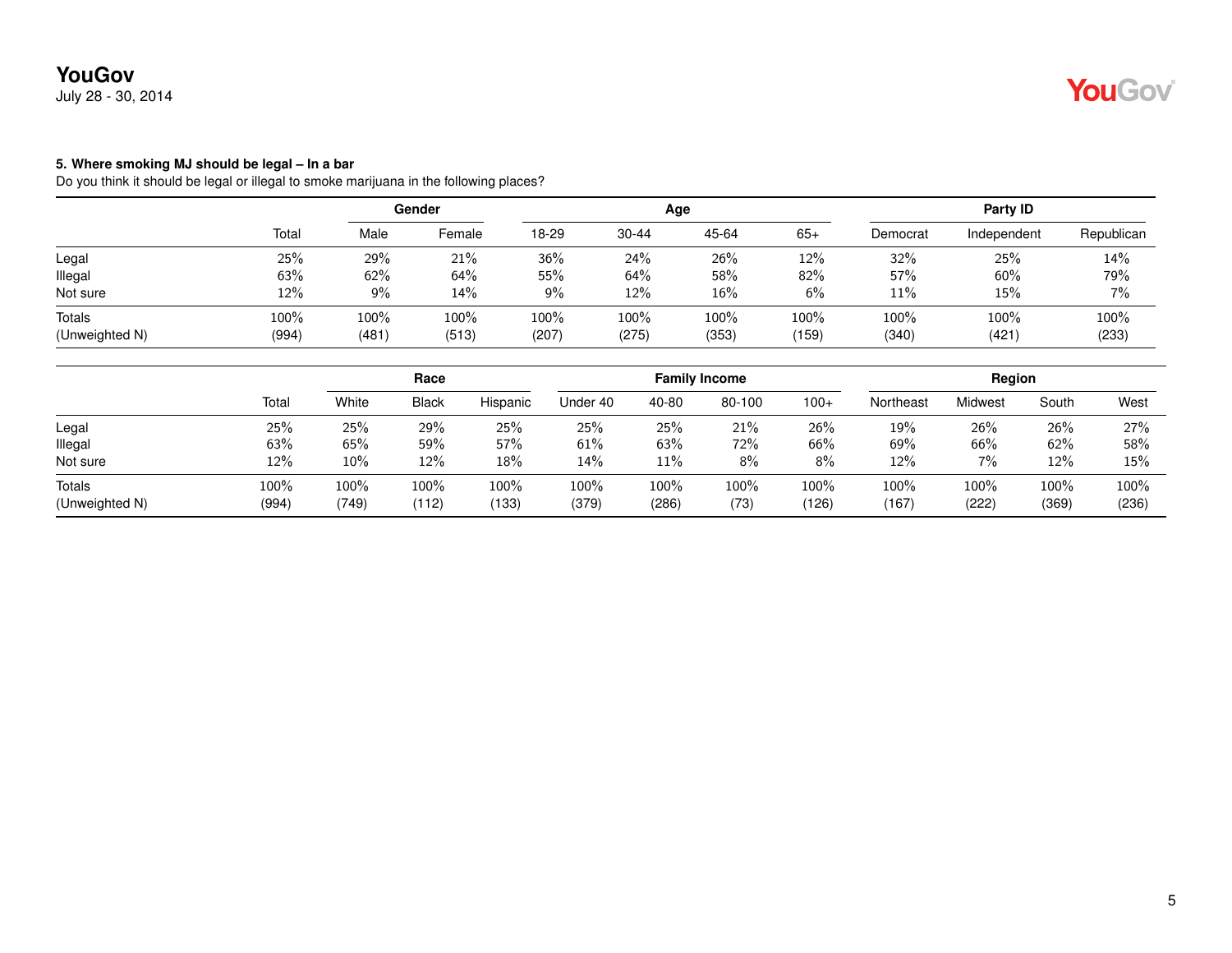July 28 - 30, 2014

#### **6. Where smoking MJ should be legal – In a public park**

Do you think it should be legal or illegal to smoke marijuana in the following places?

|                |       | Gender  |        |       |           | Age   |         | Party ID |             |            |  |
|----------------|-------|---------|--------|-------|-----------|-------|---------|----------|-------------|------------|--|
|                | Total | Male    | Female | 18-29 | $30 - 44$ | 45-64 | $65+$   | Democrat | Independent | Republican |  |
| Legal          | 18%   | 21%     | 15%    | 25%   | 15%       | 20%   | 10%     | 24%      | 18%         | 9%         |  |
| Illegal        | 73%   | 70%     | 76%    | 67%   | 76%       | 70%   | 83%     | 68%      | 71%         | 87%        |  |
| Not sure       | 9%    | 8%      | 9%     | 8%    | $9\%$     | 10%   | 6%      | 8%       | 11%         | 4%         |  |
| Totals         | 100%  | $100\%$ | 100%   | 100%  | $100\%$   | 100%  | $100\%$ | 100%     | 100%        | 100%       |  |
| (Unweighted N) | (993) | (481)   | (512)  | (206) | (275)     | (353) | (159)   | (340)    | (420)       | (233)      |  |

|                          |               | Race          |               |               |               |               | <b>Family Income</b> |               |               | Region        |               |               |
|--------------------------|---------------|---------------|---------------|---------------|---------------|---------------|----------------------|---------------|---------------|---------------|---------------|---------------|
|                          | Total         | White         | <b>Black</b>  | Hispanic      | Under 40      | 40-80         | 80-100               | $100+$        | Northeast     | Midwest       | South         | West          |
| Legal                    | 18%           | 17%           | 23%           | 19%           | 17%           | 18%           | 15%                  | 15%           | 21%           | 15%           | 14%           | 25%           |
| Illegal                  | 73%           | 75%           | 67%           | 69%           | 74%           | 75%           | 76%                  | 79%           | 72%           | 78%           | 76%           | 66%           |
| Not sure                 | 9%            | 8%            | 10%           | 12%           | 8%            | 7%            | $9\%$                | 6%            | 7%            | 7%            | 10%           | 9%            |
| Totals<br>(Unweighted N) | 100%<br>(993) | 100%<br>(747) | 100%<br>(112) | 100%<br>(134) | 100%<br>(380) | 100%<br>(286) | 100%<br>(72)         | 100%<br>(125) | 100%<br>(169) | 100%<br>(222) | 100%<br>(368) | 100%<br>(234) |